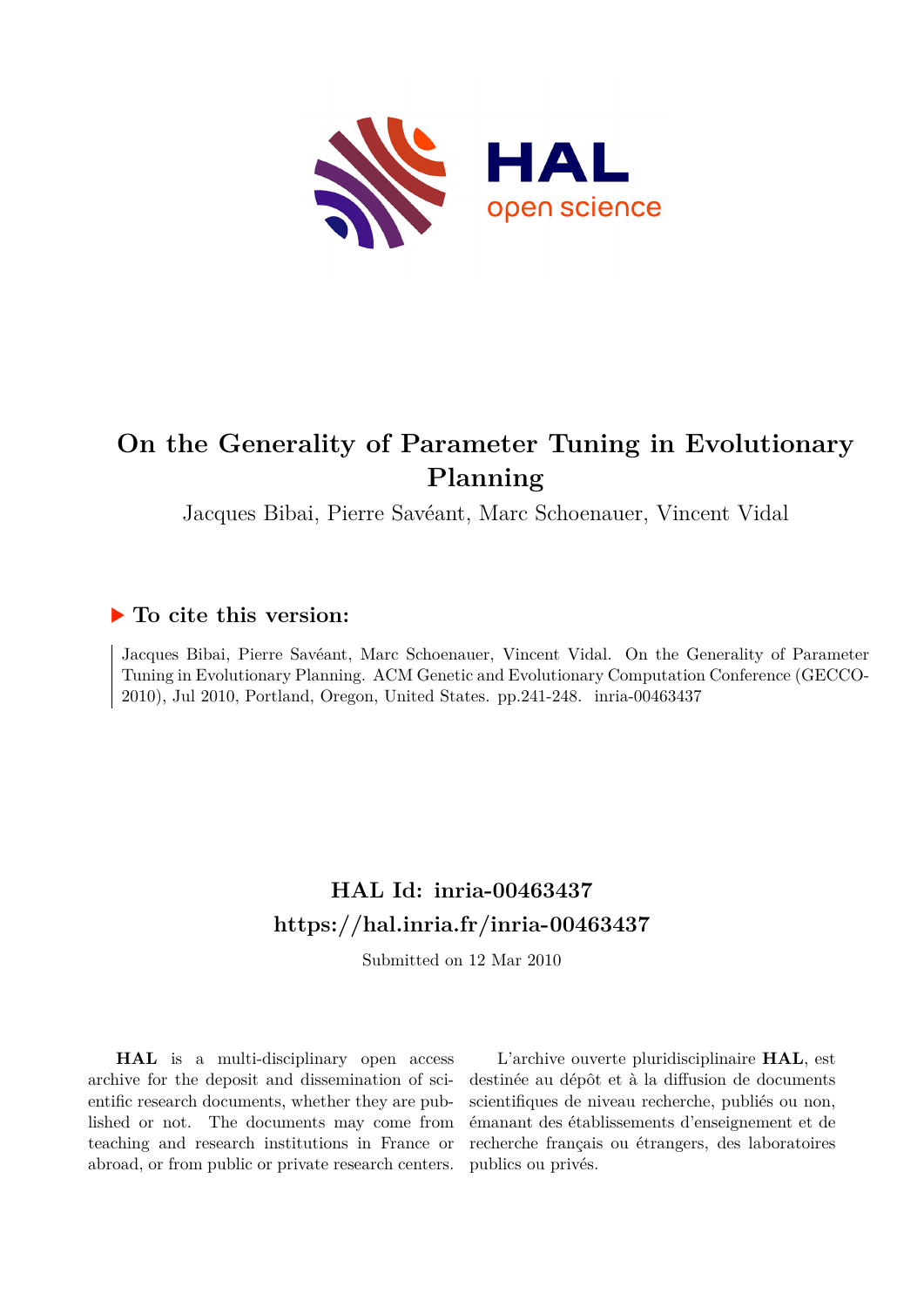### **On the Generality of Parameter Tuning in Evolutionary Planning**

Jacques BIBAI 1,2 Thales Research & Technology $^2$ Palaiseau, France firstname.lastname@thalesgroup.com Pierre SAVÉANT Thales Research & Technology $^2$ Palaiseau, France

Marc SCHOENAUER Projet TAO, INRIA Saclay, & LRI-CNRS, Univ. Paris Sud<sup>1</sup> & Joint lab Microsoft-INRIA Orsay, France firstname.lastname@inria.fr

Vincent VIDAL ONERA – DCSD Toulouse, France Vincent.Vidal@onera.fr

#### ABSTRACT

Divide-and-Evolve (DaE) is an original "memeticization" of Evolutionary Computation and Artificial Intelligence Planning. However, like any Evolutionary Algorithm, DaE has several parameters that need to be tuned, and the already excellent experimental results demonstrated by DaE on benchmarks from the International Planning Competition, at the level of those of standard AI planners, have been obtained with parameters that had been tuned once and for-all using the Racing method. This paper demonstrates that more specific parameter tuning (e.g. at the domain level or even at the instance level) can further improve DaE results, and discusses the trade-off between the gain in quality of the resulting plans and the overhead in terms of computational cost.

#### Categories and Subject Descriptors

I.2.8 [Computing Methodologies]: Artificial IntelligenceProblem Solving, Control Methods, and Search

#### General Terms

Algorithms

#### Keywords

AI Planning, Memetic Algorithms, Parameter Tuning, Racing

#### 1. INTRODUCTION

Parameter tuning is known as one of the main Achilles' heel of Evolutionary Algorithms (together with their computational cost). Whereas the efficiency of EAs has been

Copyright 200X ACM X-XXXXX-XX-X/XX/XX ...\$10.00.

demonstrated on several application domains (see for instance [33]), their successes were in general obtained through a tedious and time consuming parameter tuning phase. Furthermore, the newcomer to the field cannot benefit from theoretical guidance or recognized guidelines, and is then tempted to use off-the-shelf parameters, i.e. either default parameters of the framework he is using, or parameter values given in the literature for problems that resemble his.

Parameter setting, however, has today become an important field of research [18]. Following [8], one distinguishes between parameter tuning, that is done off-line, before running the algorithm, and parameter control, that is performed during the run, either based on the behavior of the algorithm (referred to as parameter adaptation), or relying on random modifications of the parameters together with the idea that fitness-based selection will also select adapted parameters (referred to as parameter self-adaptation). This paper is concerned with parameter tuning, i.e. off-line setting of the parameters of an Evolutionary Algorithm, in the domain of AI planning.

Several methods have been proposed for parameter tuning since Grefenstette's pioneering work [13]. However, they all face the same generalization issue: can a parameter set that has been optimized for a given problem be successfully used to some other problem? The answer of course depends on the similarity between both problems – and the problem becomes to estimate the similarities between different optimization problems. However, even restricted to some precise optimization domain (like AI Planning), there are very few examples today of meaningful similarity measures between optimization problems, or, alternatively, of sufficiently precise and accurate features that would allow the user to describe the problem at hand with sufficient accuracy so that the optimal parameter set could be learned from this description, and carried on to other problems with similar description. The one exception we are aware of is the work of Hoos and co-authors in the domain of SAT problems [16]: based on half a century of SAT work, and hundreds of papers, many relevant features have been gathered. Extensive parameter tuning on several thousands of instances have allowed the authors to learn a meaningful mapping between several parameterization of a given algorithm and the resulting performance of the algorithm (in terms of time to

Permission to make digital or hard copies of all or part of this work for personal or classroom use is granted without fee provided that copies are not made or distributed for profit or commercial advantage and that copies bear this notice and the full citation on the first page. To copy otherwise, to republish, to post on servers or to redistribute to lists, requires prior specific permission and/or a fee.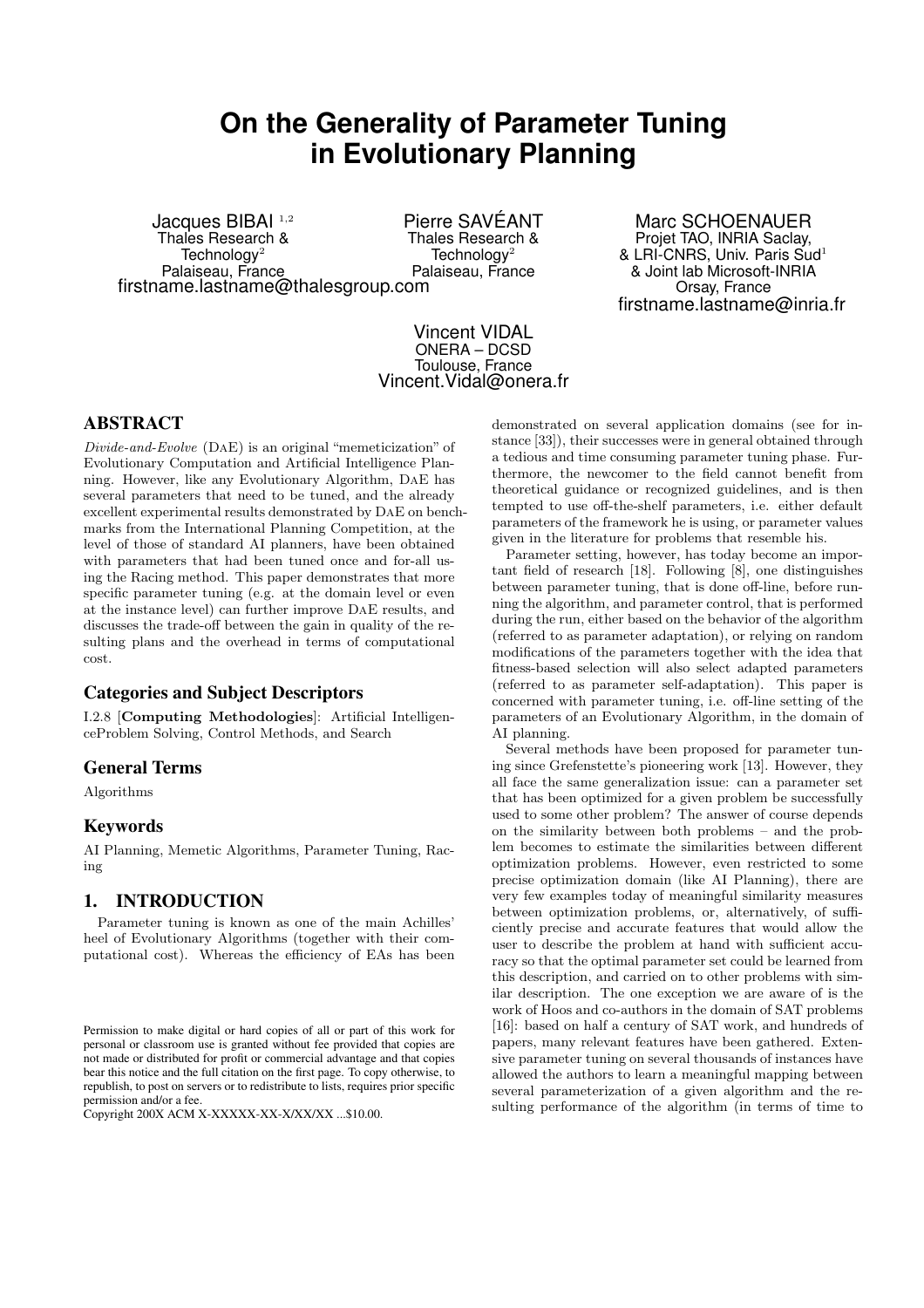solution for satisfiable SAT problems). Such mapping allows the user to come up with a good, if not optimal, set of parameters by applying this mapping to the features that can be easily computed for each unknown instance she/he has to solve.

This paper is concerned with such issues in the domain of the Artificial Intelligence (AI) Planning problem. An AI planning task written in PDDL (more details in Section 2.1) is specified by a domain, that defines the predicates and the actions, and an instance, that instantiates the objects, and specifies the initial state and a list of goals to reach. A solution is a plan, or a sequence of actions, such that when applied to the initial state it leads the system into a state where all goal atoms are true. Hence, for a given domain, there can exist several instances sharing the same predicates and actions, but differing either by the number of objects, or the initial and goal states.

Unfortunately, there does not exist any set of features for the AI Planning problem that are sufficient to describe the characteristics of a planning task, like mentioned above for the SAT domain [16]. The goal of this paper is hence less ambitious, though it can be seen as a first step in the direction of automatic parameter setting for the Evolutionary AI planner considered here. We will investigate the generality of behavioral parameters, i.e. parameters of the algorithm that directly impact on its behavior during the run (mainly the parameters related to the different variation operators, from their application rates to their internal parameters). We will also consider some structural parameters, namely here the set of predicates that are used to build the candidate solutions in the Evolutionary planner at hand, and analyze whether this set can be reduced, based on the analysis of previous runs, in order to reduce the size of the search space, and, hopefully, the computational cost of the optimization, without degrading the quality of the resulting solutions.

More practically, the experimental investigation proposed here will use 3 different domains of the AI Planning problem that have been proposed in the past International Planning Competitions (of 3 different types, see Section 4.1). Each domain contains a series of instances. Racing [6] will be conducted at a global level (aggregating quality from one instance from each domain), at the domain level (aggregating quality of the biggest instance of the domain), and at the instance level (an optimal parameter set will be determined for each instance). The way the performance of the algorithm decreases when going from instance to domain to global levels will give indications about both the homogeneity of the different domains and instances inside a domain, and the robustness of the parameter setting for the Evolutionary Planner at hand. Furthermore, the very good results that have already been obtained by DaE on those instances compared with the state-of-the-art have used a single parameter set (i.e. the result of global racing). The results presented here will assess that there is still room for improvement for the Evolutionary Planner DaE.

The paper is organized as follows: domain independent AI Planning is briefly introduced in Section 2.1. Section 2 presents DaE, the specific Evolutionary Planner. Section 3 rapidly recalls the basics of the Racing procedure that has been used here, as well as the experimental protocol. Experimental results are presented and analyzed in Section 4, comparing the performances of the parameter sets obtained with different levels of racing, and comparing the variation

among the sets. As usual, Section 5 concludes the paper by sketching directions for further research.

### 2. DIVIDE AND EVOLVE

#### 2.1 AI Planning

An Artificial Intelligence (AI) planning task is specified by the description of an initial state, a goal state, and a set of possible actions. An action can be applied only if certain conditions in the current state are met, and modifies the current state when applied. A solution to a planning task is an ordered set of actions, whose execution from the initial state transforms it into a state that includes the goal state. The quality criterion of a plan depends on the type of available actions: number of actions in the simplest case (aka STRIPS domain); total cost for actions with cost; total makespan for durative actions which, in addition, may temporally overlap.

Domain-independent planners rely on the Planning Domain Definition Language (PDDL) [21], inherited from the STRIPS model [9], to standardize and represent a planning task. The language has been extended for representing temporality and action concurrency in PDDL2.1 [10]. The history of PDDL is closely related to the different editions of the International Planning Competitions (IPCs http: //ipc.icaps-conference.org/), and the problems submitted to the participants are still the main benchmarks in AI Planning (see Section 4.1).

The description of a planning task splits into two separate parts: the generic domain on the one hand and a specific instance scenario on the other hand. The domain definition specifies object types, predicates and actions which capture the possible state changes, whereas the instance scenario declares the objects of interest, gives the initial state and provides a description of the goal. A state is described by a set of atomic formulae, or atoms. An atom is defined by a predicate symbol from the domain definition, followed by a list of object identifiers:  $(PREDICATE\_NAME OBJ_1 ...$  $OBJ_N$ ).

The initial state is complete, i.e. it gives a unique status of the world, whereas the goal might be a partial state, i.e., it can be true in many different (complete) states. An action is composed of a set of preconditions and a set of effects, and applies to a list of variables given as arguments, and possibly a duration or a cost. Preconditions are logical constraints which apply domain predicates to the arguments and trigger the effects when they are satisfied. Effects enable state transitions by adding or removing atoms.

A solution to a planning task is a consistent schedule of grounded actions whose execution in the initial state leads to a state that contains one goal state, i.e., where all atoms of the problem goal are true. A planning task defined on domain  $D$  with initial state  $I$  and goal  $G$  will be denoted  $\mathcal{P}_D(I, G)$  in the following.

#### 2.2 Evolutionary AI Planning

Early approaches to AI Planning using Evolutionary Algorithms directly handled possible solutions, i.e. possible plans: an individual is an ordered sequence of actions [28, 22, 31, 32, 7]. However, as it is often the case in Evolutionary Combinatorial optimization, those direct encoding approaches have limited performance in comparison to the traditional OR (or AI planning here) approaches, and hy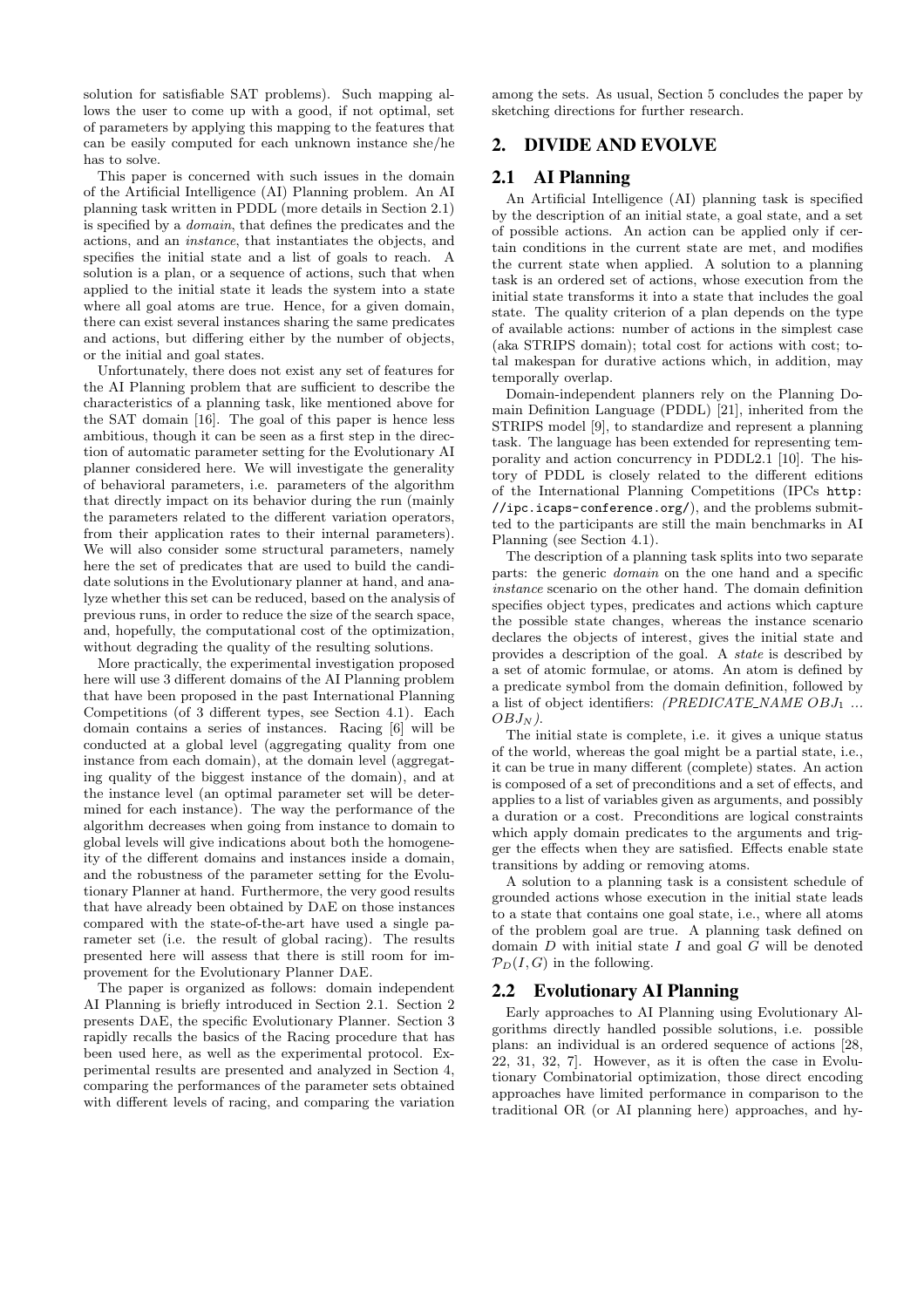bridization with those more classical methods had been the way to success in many combinatorial domains, as witnessed by the fruitful emerging domain of memetic algorithms [14]. Along those lines, though relying on an original "memeticization" principle, a novel hybridization of Evolutionary Algorithms (EAs) with AI Planning, termed Divide-and-Evolve (DaE) has been proposed [26, 27].

In order to solve a planning task  $\mathcal{P}_D(I, G)$ , the basic idea of DAE is to find a sequence of states  $S_1, \ldots, S_n$ , and to use some embedded planner to solve the series of planning tasks  $\mathcal{P}_D(S_k, S_{k+1})$ , for  $k \in [0, n]$  (with the convention that  $S_0 = I$  and  $S_{n+1} = G$ . The generation and optimization of the sequence of states  $(S_i)$  is driven by an evolutionary algorithm, and we will now describe its main components: the problem-specific representation of individuals, fitness, and variation operators.

#### 2.3 DAE Representation

A state is a list of atoms built over the set of predicates and the set of object instances. However, searching the space of complete states would result in a rapid explosion of the size of the search space. Moreover, goals of planning task need only to be defined as partial states. It thus seems more practical to search only sequences of partial states, and to limit the choice of possible atoms used within such partial states. However, this raises the issue of the choice of the atoms to be used to represent individuals, among all possible atoms. The result of the previous experiments on different domains of temporal planning tasks from the IPC benchmark series [5] demonstrates the need for a very careful choice of the atoms that are used to build the partial states. The method used to build the partial states is based on an estimation of the earliest time from which an atom can become true. Such estimation can be obtained by any admissible heuristic function (e.g  $h^1, h^2, \ldots$  [15]). The possible start times are then used in order to restrict the candidate atoms for each partial state. A partial state is built at a given time by randomly choosing among several atoms that are possibly true at this time. The sequence of states is then built by preserving the estimated chronology between atoms (time consistency). Heuristic function  $h^1$  has been used for all experiments presented here. However, these restrictions may still contain a large number of atoms, and it might be possible to further restrict this list only allowing atoms that are built with a restricted set of predicates. Manual choice had been used in the early versions of DaE [3]. However, it can be expected that such structural parameters can be learned by post-mortem analyzes of different runs of DaE on several problems of the same domain. This will be investigated in Section 4.

Nevertheless, even when restricted to specific choices of atoms, the random sampling can lead to inconsistent partial states, because some sets of atoms can be mutually ex $clusive<sup>1</sup>$  (mutex in short). Whereas it could be possible to allow mutex atoms in the partial states generated by DaE, and to let evolution discard them, it seemed more efficient to try to a priori forbid them. In practice, it is not possible to decide if several atoms are mutex unless solving the complete problem. Nevertheless, binary mutexes can be approximated with a variation of the  $h^2$  heuristic function [15]

in order to build quasi pairwise-mutex-free states (i.e., states where no pair of atoms are mutex).

An individual in DaE is hence represented as a variablelength ordered time-consistent list of partial states, and each state is a variable-length list of atoms that are not pairwise mutex. Furthermore, all operators that manipulate the representation (see below) maintain the chronology between atoms and the local consistency of a state, i.e. avoid pairwise mutexes.

#### 2.4 Initialization and Variation Operators

The **initialization** of an individual is the following: first, the number of states is uniformly drawn between 1 and the number of estimated start times (see Section 2.3); For every chosen time, the number of atoms per state is uniformly chosen between 1 and the number of atoms of the corresponding restriction. Atoms are then chosen one by one, uniformly in the allowed set of atoms, and added to the individual if not mutex with other atoms that are already there.

A 1-point crossover is used, adapted to variable-length representation in that both crossover points are independently chosen, uniformly in both parents. It is applied with probability  $p_{cross}$  to the individuals after selection.

After a possible crossover, an individual has a probability  $p_{mut}$  of being mutated. Four different mutation operators have been designed, and once an individual has been chosen for mutation (according to a population-level mutation rate), the choice of which mutation to apply is made according to user-defined relative weights (see Section 4.1). Because an individual is a variable length list of states, and a state is a variable length list of atoms, the mutation operator can act here at two levels: at the individual level by adding (addState) or removing (delState) a state; or at the state level by adding (addAtom) or removing (delAtom) some atoms in the given state. The choice between those operators is governed by user-defined relative weights  $(w_{addStation},$  $w_{delStation}$ ,  $w_{addAtom}$ ,  $w_{delAtom}$ ). Furthermore, mutation addAtom also modifies every other atom of the state it is applied to with probability  $p_c$ , and, when adding a state, the possible new atoms are those that are possibly true in a time interval of radius  $r$  around the estimated time of the partial state at hand.  $r$  takes integer values, being an index in the array of possible times given by heuristic  $h<sup>1</sup>$  (see Section 2.3.

#### 2.5 Fitness and Embedded Planners

In DAE, the fitness of a list of partial states  $S_1, \ldots, S_n$ is computed by repeatedly calling an external 'embedded' planner to solve the sequence of problems  $\mathcal{P}_D(S_k, S_{k+1}),$  ${k = 0, ..., n}$ . Any existing planner can be used, and the early versions of DaE used the optimal planner CPT [30]. However, recent results [4] have demonstrated that much better results can be obtained in a more robust way by using a suboptimal planner, namely YAHSP [29], a lookahead strategy planning system for STRIPS planning which uses the actions in the relaxed plan to compute reachable states in order to speed up the search process.

For any given  $k$ , if the chosen embedded planner succeeds in solving  $\mathcal{P}_D(S_k, S_{k+1})$ , the final complete state is computed by executing the solution plan from  $S_k$ , and becomes the initial state of the next problem. If all problems,  $\mathcal{P}_D(S_k, S_{k+1})$  are solved by the chosen embedded planner, the individual is called feasible, and the concatenation of all

<sup>1</sup>Several atoms are mutually exclusive when there exists no plan that, when applied to the initial state, yields a state containing them all.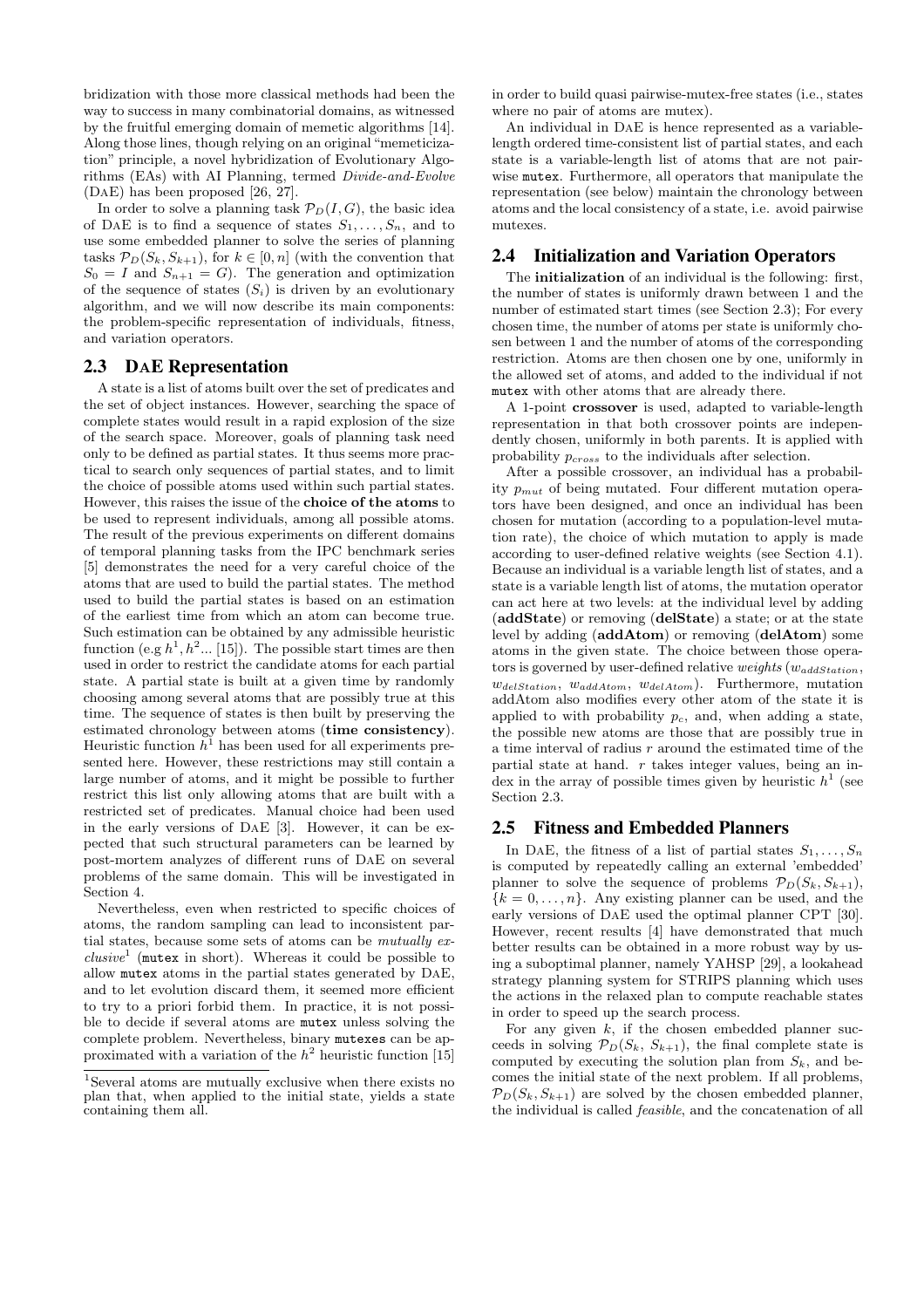solution plans for all  $\mathcal{P}_D(S_k, S_{k+1})$  is a global solution plan for  $\mathcal{P}_D(\overline{S_0} = I, S_{n+1} = G)$ . However, in the case of temporal planning, this plan can in general be optimized by rescheduling some of its actions, in a step called compression in order to get a better makespan (see [27] for detailed discussion). The quality of the compressed plan defines the fitness of a feasible individual.

On the other hand, as soon as the chosen embedded planner fails to solve one  $\mathcal{P}_D(S_k, S_{k+1})$  problem, the following problem  $\mathcal{P}_D(S_{k+1}, S_{k+2})$  cannot be even tackled by the chosen embedded planner, as its initial state is in fact partially unknown. All such plans receive a penalty inversely proportional to the number of solved subproblems, and such that the fitness of any infeasible individual is higher than that of any feasible individual.

Finally, in order to avoid the embedded planner to be stuck with subproblems that are in fact more difficult than the original one, YAHSP was constrained not to use more than a maximal number of nodes when solving any of the subproblems: first, a very large number of nodes (e.g. 100000) is allowed when evaluating the initial population. The bounds are then chosen as the median of the actual number of nodes that have been used to find the solutions during these evaluations.

#### 3. PARAMETER TUNING FOR DAE

Two types of parameters are distinguished here: structural parameters act at the representation level, and include here the choice of the predicates that are used to build the intermediate states (see Section 2.3); Behavioral parameters directly impact on the way the optimization proceeds, and include the population size, the selection procedure and its parameters, plus all parameters related to the variation operators. However, the Darwinian-related parameters of DaE had been fixed after some early experiments [26, 27] (see Section 4.1), and only the 8 parameters related to the variation operators that have been described in Section 2.4 have been tuned using Racing.

Whereas tuning behavioral parameters pertains to standard Parameter Tuning procedure (Racing has been used here), problem-specific methods are required for the structural parameters. This Section details both tuning procedures in turn.

#### 3.1 Racing Behavioral Parameters

Since the early days of Evolutionary Algorithms [13], researchers have tried to optimize the control parameters of their favorite algorithms. Classical statistical methods like ANOVA (Analysis of Variance), based on some extensive DOE (Design Of Experiment) can be used out-of-the-box [24]: a finite number of parameter sets is chosen (e.g. a factorial design that includes all possible combinations of a finite number of values for each parameter), and a given number of runs is run for each set. Standard ANOVA test indicates whether some statistically significant difference exists among all the sets, and pairwise tests then designate the best set.

Originally proposed for solving the model selection issue in Machine Learning [20], Racing techniques were introduced in Evolutionary context [6] in order to decrease the computational cost of such naive approach by rapidly focusing the search on the most performing parameter configurations. The basic idea of Racing techniques is to identify, with

a given statistical confidence level, the poorly-performing parameter configurations after only a few runs, and to go on running only the promising configurations: after each run, all configurations are tested against the best one, and the ones that are significantly worse are simply discarded. Such cycle execution-comparison-elimination is repeated until only one parameter configuration remains, or the total number of experiments has been run.

The efficiency of such technique highly depends on the statistical test used for the comparison. Because no assumption can be made about the distribution of the results (e.g. normality), the most popular races [6, 34, 35] are based on the non-parametric Friedman's two-way analysis of variances by ranks. Furthermore, whatever the statistical test, the user must set two parameters for Racing: the number of initial runs before starting the comparisons, and the confidence level of the test.

The performance used for the comparison is generally the best fitness reached for a given stopping criterion. Here, in order to slightly favor the algorithms that run faster, a secondary component was added to the performance measure: the fitness takes only integer values (whatever the type of problem, see Section 4.1), and some penalty in [0,1] was hence added to the fitness. This penalty is proportional to the computational time of the algorithm (normalized by the maximum allowed time).

#### 3.2 Learning Predicates Across Runs

The set of predicates that are used to describe the partial states of intermediate goals (see Section 2.3) is an important component of the representation, and has a large impact on the size of the search space. Hence pruning it as much as possible can become a crucial issue in very large domains. In order to assess the usefulness of a possible Learning across runs technique, where, within a given domain, some runs could help identifying the useful predicates, the following statistics were gathered during the experiments. 50 runs were run on the first 11 instances of each domain, using the parameters learned at the domain level. All atoms of the 11  $\times$  50 best plans were gathered, and two figures were computed for each predicate: First, the frequency of appearance, i.e. the proportion of those optimal plans that did contain this predicate (number in [0, 1] for each predicate, 1 would mean that this predicate was present in every solution plan); Second, the proportion of atoms that did contain this predicate – all those proportions sum up to 1.

Based on those statistics, relational analysis was applied, with a threshold of similarity equal to 0.5 [2]. The relational analysis theory is a data analysis technique that has been initiated and developed at IBM in the 70s [19]. With regards to most other existing clustering techniques, there is no need here to arbitrarily choose the number of clusters to be discovered. After this analysis, the predicates that belong to classes with more than 2 elements are retained, with the expectation that restraining the choice of predicates for the resolution of the other instances (not the first 11 ones, that were used to identify those predicates) would speed up the search (because the search space is smaller) while maintaining the same quality of the solution.

#### 4. EXPERIMENTAL RESULTS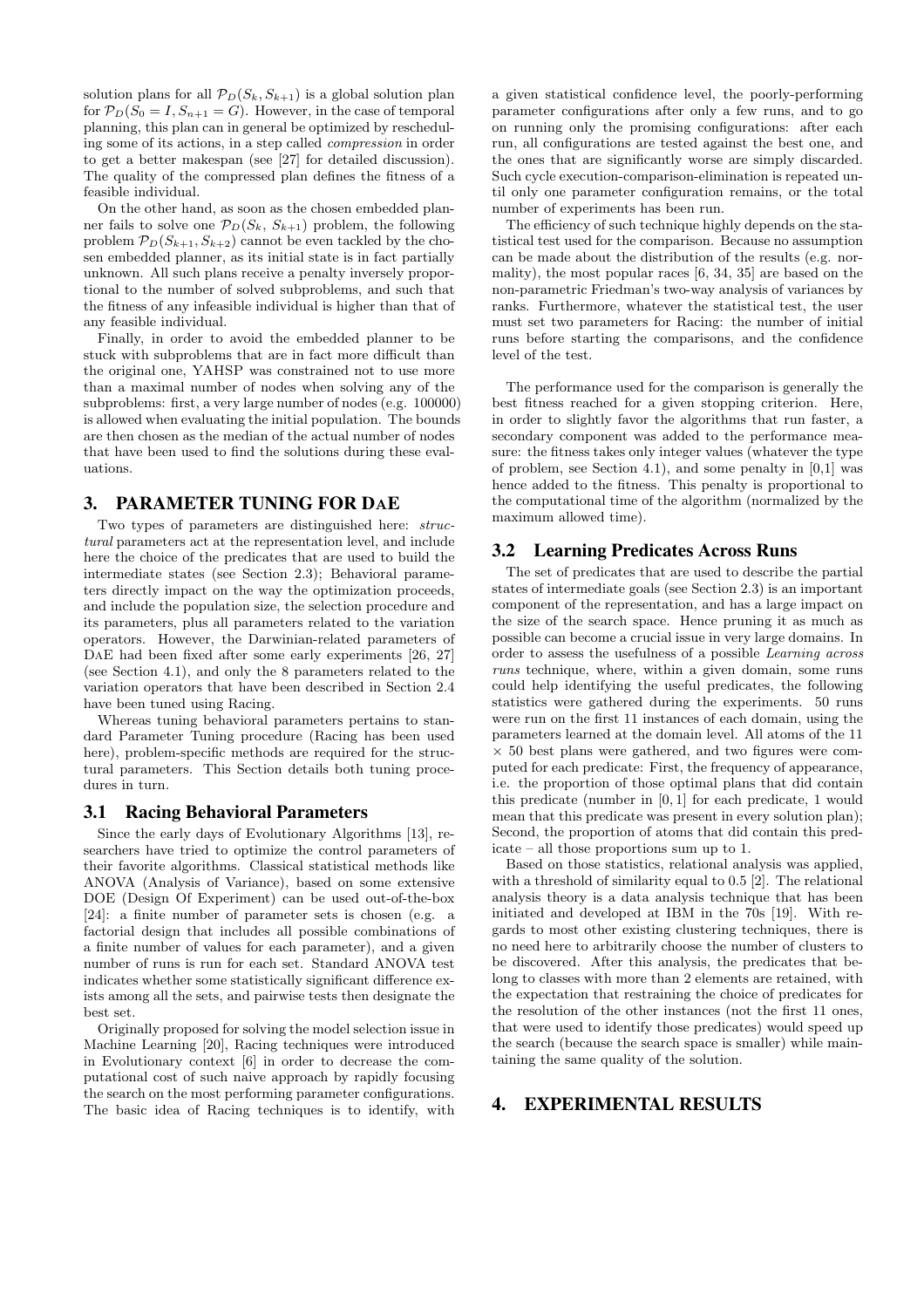#### 4.1 Experimental Setting

Experiments have been run on 3 domains, and represent 3 different types of problems: gold-miner is a STRIPS problem (the quality of a plan is the number of actions) from the IPC6 learning track, openstacks uses actions with costs (the quality of a plan is the total cost) of the IPC6 sequential satisficing track, and zeno is a temporal problem (the quality of a plan is the total makespan) from IPC3. All are available from IPC web site at http://ipc.icaps-conference.org/.

Furthermore, in addition to comparing the results of the different parameter sets obtained by the different parameter tuning procedures described in Section 3, DaE results have been compared to those of the best learner in their category: the optimal CPT [30] for STRIPS domain, LPG [11, 12] for temporal domain, and LAMA [25] (updated version kindly given by the authors) for actions with costs. As is the case for CPT, however, those learners were given a strict 30mn time limit. In particular, this explains why the best learner is not always CPT, which is an optimal learner, and could find the optimal value for most instances if given enough time (though it cannot solve the largest zeno instances whatever the time it is given).

DaE has been implemented within the Evolving Objects framework (http://eodev.sourceforge.net/), an Open Source, STL-based, C++ Evolutionary Computation library. The fixed evolution engine is a (100+700)-ES: 100 individuals generate 700 offsprings without selection. The survival selection is performed among those 800 individuals using a deterministic tournament of size 5. For all runs, the stopping criterion is the following: After at least 10 generations, evolution is stopped if no improvement of the best fitness in the population is made during 50 generations, with a maximum of 1000 generations. Furthermore, all runs were allowed a maximum CPU time of 30mn (running on 3.4 GHz cores).

For the Racing procedure (see Section 3.1), the initial number of runs was set to 11 (the lowest number for significance of the statistical test), and the confidence level to 0.025 (strong constraint for the acceptation of equality hypothesis between two parameter configurations). The racing process was stopped after at most 50 runs.

For the 8 behavioral parameters (Section 2.4), 2 values were tried, giving a total of 256 different parameter configurations (more configurations would have resulted in too long experiments). The following values were used:  $p_{cross} = 0.2$ or 0.6,  $p_{mut} = 0.6$  or 0.8,  $w_* = 1$  or 3, the relative weights of the 4 mutation operators,  $r = 1$  or 2, the tolerance radius for time consistency, and  $p_c = 0.2$  or 0.8, probability to modify an atom in a state undergoing mutation.

The global racing was performed by aggregating the performances over one instance per domain, namely goldminer30, openstacks21, and zeno14. For the racing per domain, the instance with highest index (supposedly the most difficult one) was chosen, namely goldminer30, openstacks30, and zeno20.

#### 4.2 Racing Results

Whereas  $336 \times 50 = 12080$  runs would have been run by a full factorial DOE, the global racing needed only 4351 runs, and racing per domain 4013, 4021 and 3966 runs for respectively gold-miner, zeno simple time, and openstacks domains. Regarding racing per instance, they required on



Figure 1: Predicate statistics: Frequency of occurrence (left) and proportion in all atoms (right) for gold-miner domain (see text).

average 5259, 5817 and 5473 runs for respectively goldminer, zeno simple time, and openstacks domains. However, those averages hide large variations: paradoxically, all easy instances required the maximum number of runs (12080), as several parameter configurations could solve the instance to optimum. This was the case for instances 1-20 for gold-miner, 1-12 for zeno and 1-18 for openstacks. Racing did save around 65% CPU time for the global or per-domain versions, and little less for the racing per instance - though we could have saved doing racing on the easy instances, as the comparative results below will confirm.

Regarding the best parameter configurations, Figure 2 displays them all. There seems to be a large consensus on the highest value for  $p_c$  (0.8), a reasonable consensus for choosing  $r = 2$ , but nothing really uniform otherwise. In particular, the results of the global racing do not seem to reflect some general tendency.

#### 4.3 Can Predicates be Learned?

Figure 1 displays the statistics described in Section 3.2. However, whatever the statistics used to run the classification algorithm and select the predicates accordingly, the results obtained by DaE when using the restricted set of predicates were often worse than the results of DaE using the complete set of predicates, as can be seen by comparing the box-plots displayed in the top row of Figure 3 with those of Figure 4 (and even though the domain is gold-miner, the easiest one – see below). Furthermore, even when the results were similar in quality, they were not obtained significantly faster. Based on those experiments, it is not clear that a restricted set of predicates can be learned – and at least it cannot be learned as proposed in Section 3.2.

#### 4.4 Comparing Racing Procedures

Figure 3 displays the box-plots of the 50 runs for each domain (top to bottom), each racing level (left to right), and each instance (the x-axis). Additionally, the results of YAHSP alone (the embedded planner), as well as the results of the best opponent in its category. The numerical values of the means and minimal values reached are also given, for the sake of completeness, in the large unlabeled table (for space reasons) at the end of the paper.

An immediate conclusion is the confirmation that DaE outperforms by far YAHSP alone (as already demonstrated in [4]). A second obvious conclusion is that the performances of DaE when doing one racing per instance are better than the other racing options. However, this is particularly true for the most difficult instances (the instances with the highest index, at least), and for domains zeno and openstack, whereas gold-miner seems easier to solve to optimality, or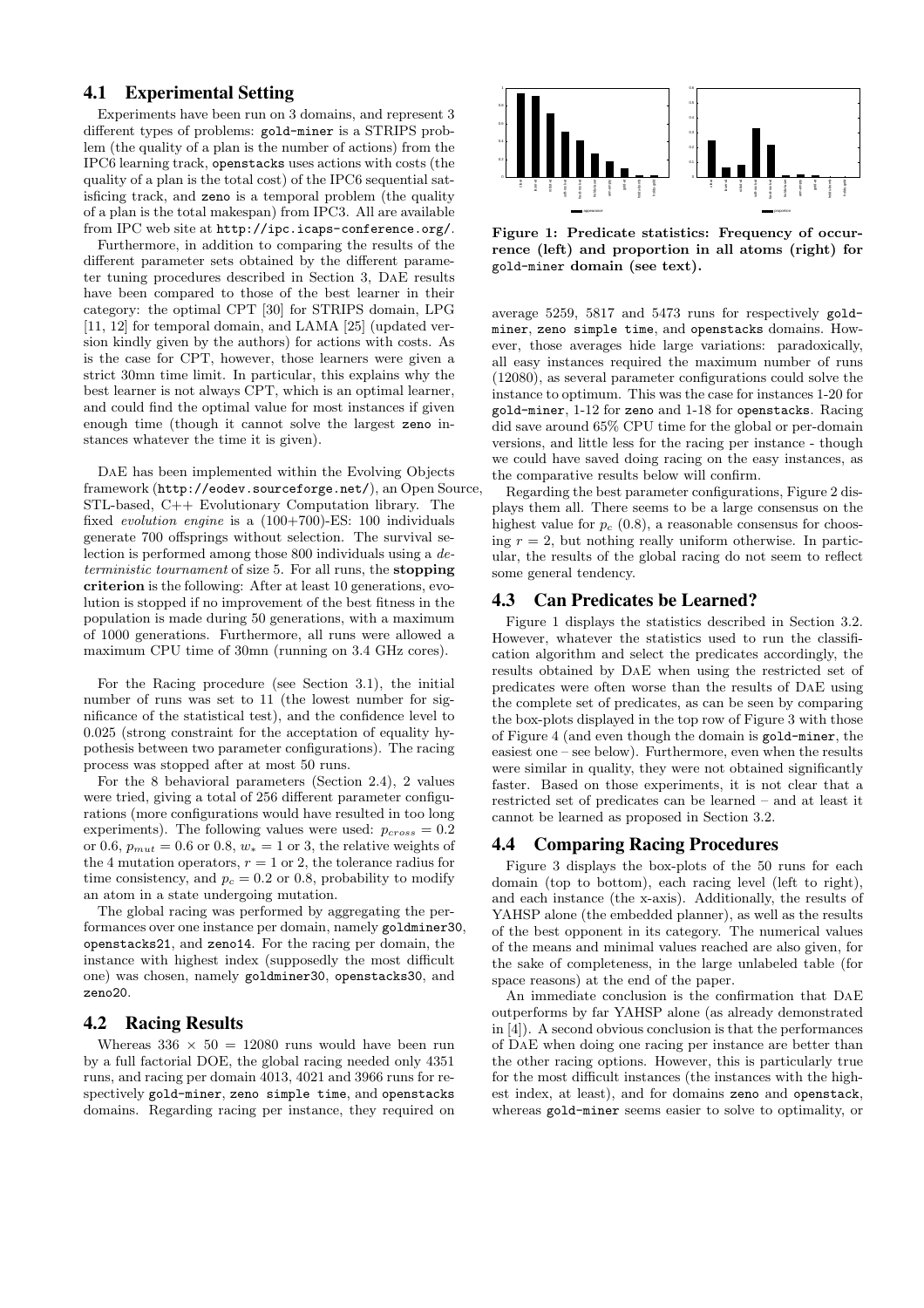

Figure 4: Box-plots of DaE results on gold-miner domain when using a restricted set of predicates, as proposed in Section 3.2. To be compared with those displayed on Figure 3, top row.

near-optimality, with either global or per-domain racing: only slight differences for few instances can be reported for the best achieved values. However, the variation among runs, as witnessed by the height of the box-plots of Figure 3, are clearly smaller with racing per instance. . . some difference that is not so large on both other domains. Surprisingly, on several instances (e.g. zeno 14, 15, 18 and openstacks 24, 25, 28, the global racing found better results (lower minimum, similar median) than the per-domain racing. This seems to indicate that those domains are rather heterogeneous in difficulty for the large instances, which is not a good news with respect to parameter tuning.

Finally, one good news, on the other hand, is that DaE is able to find equal or better results than its best opponent in the same condition, as witnessed by the last column of the final table: for some large instances, both LAMA and LPG, at least when limited to the same harsh 30mn constraint that was imposed here, are frequently outperformed by DaE.

#### 5. CONCLUSION

DaE is an original "memeticization" of Evolutionary and planning algorithms in the area of AI Planning. A lot of progress has been made since its original inception [26, 27], and it has now reached a level of performance that is able to compete with the best state-of-the-art planners even when it uses one single parameter configuration for all problems. In this paper, however, the results on three different types of IPC problems showed that the quality of the results obtained with DaE can be further improved with more specific parameter tuning, although these results were not uniform over all tested domains. The practicality of such approach remains however questionable, as racing per instance requires to solve around 5000 times the instance with different parameter configurations... Racing per domain is an alternative whenever the user has to repeatedly solve new instances from the same domain.

In any case, there is still room for improvement in tuning DaE's parameters. The choice of the set of parameter configurations for the racing is still an open issue. Furthermore, it was limited here by the CPU cost, and only 256 different parameter configurations could be tried. There are other alternatives to racing, that have the advantage that they actually optimize the parameters, i.e., are not restricted to a pre-defined set of configurations.

For instance, the Sequential Parameter Optimization method (SPO) [1] alternatively tries to build a model of the performance of the algorithm as a function of the parameters using Gaussian Kernels. Some improvements to SPO have already been proposed [17], that reduce its computational overhead and increase its accuracy. However, it remains to be compared to Racing for the Evolutionary Planning with DaE. Also, recently, the REVAC method has been proposed [23], that uses as a meta-EDA (Estimation of Distribution Algorithm) to optimize the parameters of an EA, but also estimates the relevance of each parameter at hand. This could confirm some results obtained here, where some parameters seem irrelevant because most racing results proposed the same value.

But the ultimate step in the direction proposed in this paper would be to design a completely automated procedure for parameter tuning, that would not require extensive runs that are unaffordable in real world situations for instance. The way toward this grail probably lies in Adaptive or Self-Adaptive techniques, yet to be proposed outside the continuous domain where such techniques have now reached maturity [8].

- $6<sub>11</sub>$  REFERENCES [1] T. Bartz-Beleistein, C. Lasarczyk, and M. Preuss. Sequential parameter optimization. In B. McKay, editor, *Proc. CEC'05*, pages 773– 780. IEEE Press, 2005.
- [2] H. Benhadda and F. Marcotorchino. L'analyse relationnelle pour la fouille de grandes bases de données. In Revue des Nouvelles Technologies de l'Information, RNTI-A-2, 2007.
- [3] J. Bibai, P. Savéant, M. Schoenauer, and V. Vidal. DAE : Planning as Artificial Evolution (Deterministic part). At International Planning Competition (IPC) http://ipc.icaps-conference.org/, 2008.
- [4] J. Bibai, P. Savéant, M. Schoenauer, and V. Vidal. On the benefit of sub-optimality within the divide-and-evolve scheme. In P. Cowling and P. Merz, editors, EvoCOP 2010, number 6022 in Lecture Notes in Computer Science, pages 23–34. Springer-Verlag, 2010.
- [5] J. Bibai, M. Schoenauer, and P. Savéant. Divide-And-Evolve Facing State-of-the-Art Temporal Planners during the  $6^{th}$ International Planning Competition. In C. Cotta and P. Cowling, editors, Ninth European Conference on Evolutionary Computation in Combinatorial Optimization (EvoCOP 2009), number 5482 in Lecture Notes in Computer Science, pages 133–144. Springer-Verlag, 2009.
- [6] M. Birattari, T. Stutzle, L. Paquete, and K. Varrentrapp. A ¨ Racing Algorithm for Configuring Metaheuristics. In GECCO '02, pages 11–18. Morgan Kaufmann, 2002.
- A. H. Brié and P. Morignot. Genetic Planning Using Variable Length Chromosomes. In Proc. ICAPS, 2005.
- [8] A. E. Eiben, Z. Michalewicz, M. Schoenauer, and J. E. Smith. Parameter control in evolutionary algorithms. In Lipcoll et al. [18], chapter 2, pages 19–46.
- [9] R. Fikes and N. Nilsson. STRIPS: A New Approach to the Application of Theorem Proving to Problem Solving. Artificial Intelligence, 1:27–120, 1971.
- [10] M. Fox and D. Long. PDDL2.1: An Extension to PDDL for Expressing Temporal Planning Domains. JAIR, 20:61–124, 2003.
- [11] A. Gerevini, A. Saetti, and I. Serina. On Managing Temporal Information for Handling Durative Actions in LPG. In AI\*IA 2003: Advances in Artificial Intelligence. Springer Verlag, 2003.
- [12] A. Gerevini, A. Saetti, and I. Serina. Planning through Stochastic Local Search and Temporal Action Graphs in LPG. JAIR, 20:239–290, 2003.
- [13] J. J. Grefenstette. Optimization of control parameters for genetic algorithms. IEEE Trans. on Systems, Man and Cybernetics, SMC-16, 1986.
- [14] W. Hart, N. Krasnogor, and J. Smith, editors. Recent Advances in Memetic Algorithms. Studies in Fuzziness and Soft Computing, Vol. 166. Springer Verlag, 2005.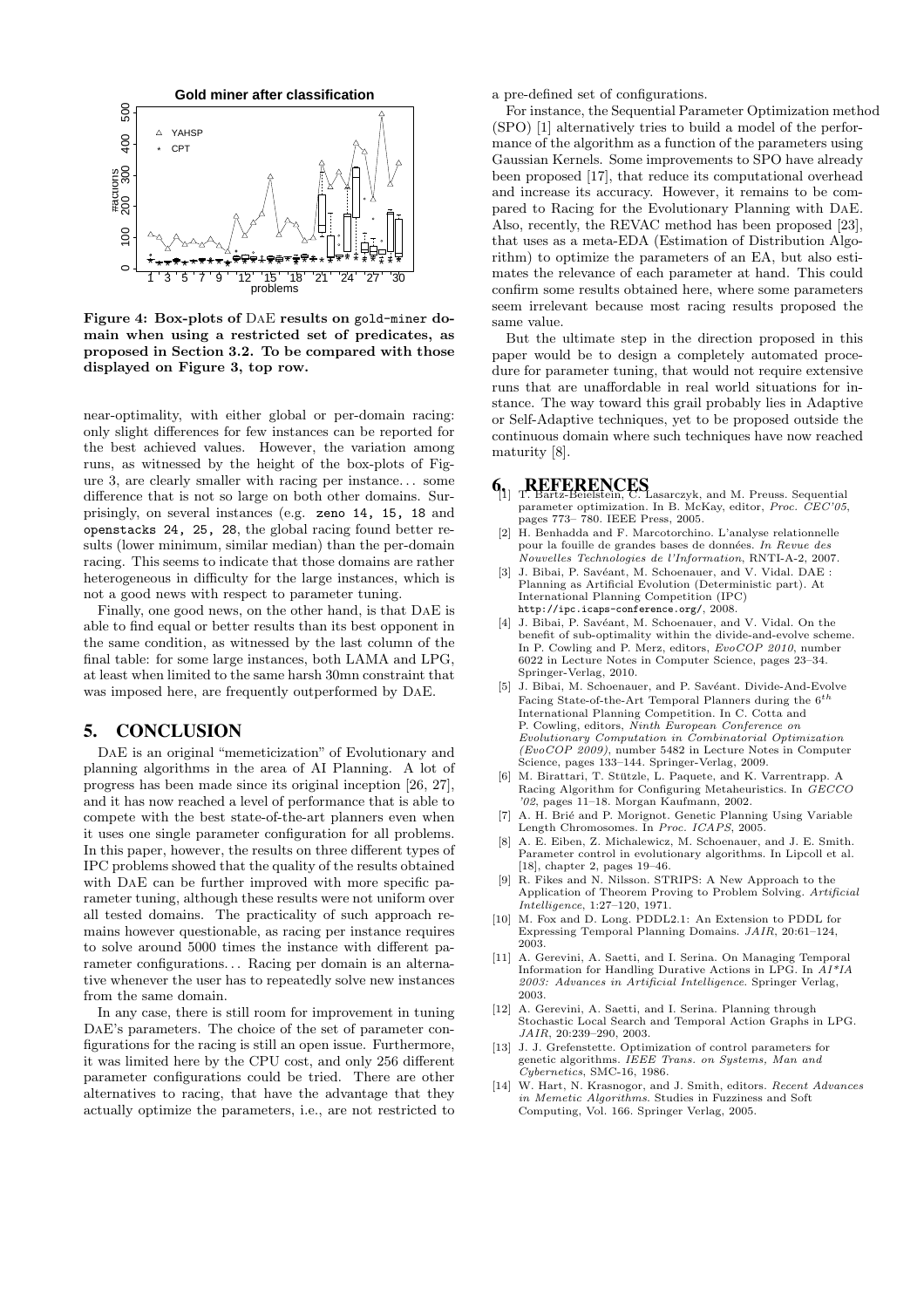

Figure 2: Best parameter configurations after racing per instance, for gold-miner, zeno and openstacks domains. From top to bottom,  $w_{addAtom}$ ,  $w_{addState}$ ,  $w_{delAtom}$ ,  $w_{delState}$ ,  $p_{mut}$ ,  $p_{cross}$ ,  $p_c$ ,  $r$ . Each parameter could take 2 values (see text). The result of the racing per domain are the last column of each plot. The results of the global racing are, from top to bottom, if  $+$  (resp. -) is the highest (resp. lowest) value:  $- + - - + - + + +$ .



Figure 3: Box-plots of DaE results on gold-miner, zeno and openstacks domains, for the different levels of Racing (left to right). For each instance, the value found by YAHSP alone  $(\triangle)$ , and the value from the most appropriate competitor, CPT  $(*)$ , LPG  $(*)$ , and LAMA  $(*)$  from top to bottom.